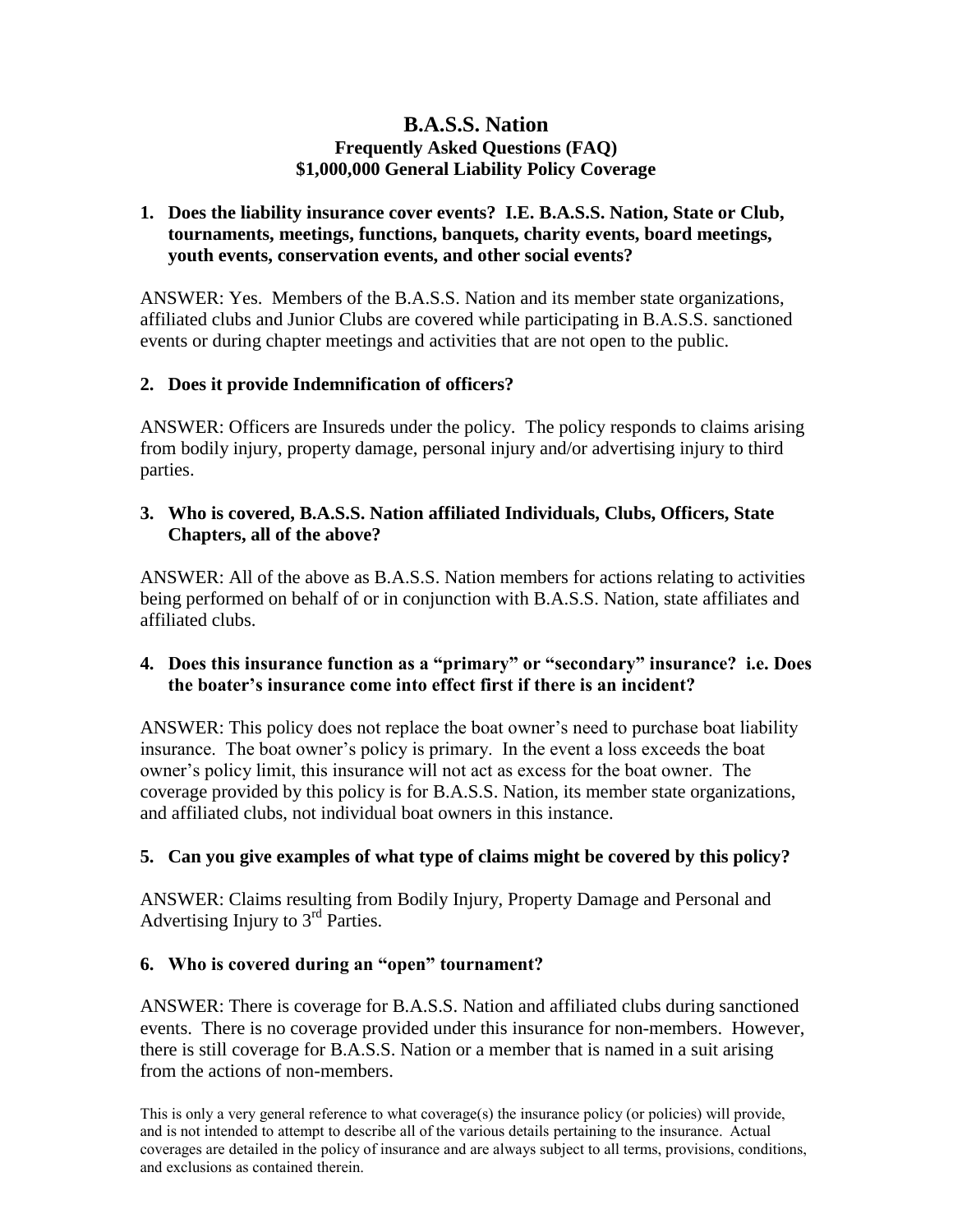# **7. Will we be covered during an event for which we charge general admission?**

ANSWER: Yes.

# **8. What is the coverage for us if we participate in an outdoor show?**

B.A.S.S. Nation would have coverage for participating in an outdoor show and having booth space, etc. The policy would provide coverage for Bodily Injury and Property Damage for claims arising from activities in and around their booth.

## **9. Do we need to list or obtain an Insurance Certificate for all chapter events now before they occur?**

ANSWER: No, just document in your official meeting minutes, etc. that it is an official function. Insurance certificates are only needed when a  $3<sup>rd</sup>$  party not connected with B.A.S.S. Nation is requiring them of you to hold an event.

# **10. Is this \$1,000,000 for each occurrence?**

#### ANSWER: Yes.

## **11. Can an individual who is a B.A.S.S. Nation member be sued by another individual member?**

ANSWER: Yes, however this policy does not provide coverage for suits between individual members.

#### **12. Some members are specifically concerned about coverage if alcohol is served (by a 3rd party certified serve or given away by a sponsor).**

ANSWER: This policy provides Host Liquor liability coverage. This means that coverage is provided for B.A.S.S. Nation for the casual or occasional distribution of alcohol (not for a charge) as long as B.A.S.S. Nation is not in the alcoholic beverage business. For host liquor coverage to be provided, there must not be a charge and the person doing the distribution must not be in the alcoholic beverage business.

This policy does not provide coverage for  $3<sup>rd</sup>$  party certified servers. These vendors must provide their own liquor liability coverage. You should request certificates from these  $3<sup>rd</sup>$ parties evidencing their liquor liability coverage and B.A.S.S. Nation should be named as an additional insured under their policy.

This is only a very general reference to what coverage(s) the insurance policy (or policies) will provide, and is not intended to attempt to describe all of the various details pertaining to the insurance. Actual coverages are detailed in the policy of insurance and are always subject to all terms, provisions, conditions, and exclusions as contained therein.